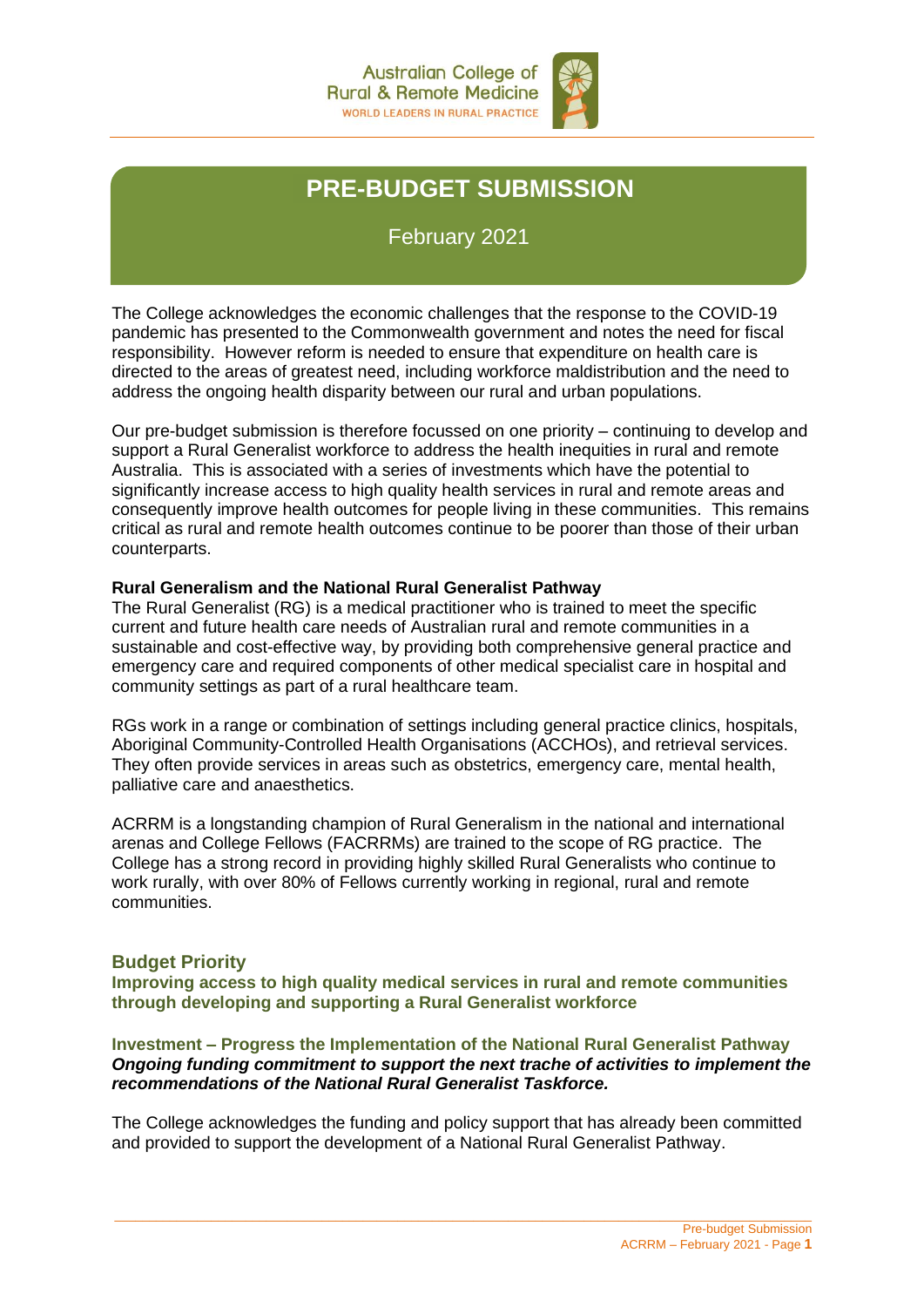

However Commonwealth, state and territory support for the implementation of the National Rural Generalist Pathway needs to be maintained as a policy and funding priority.

Priority areas for funding should include:

- Ongoing and incrementally increasing funding for the ACRRM Rural Generalist Training Program
- Rural Generalist training including nationally co-ordinated pathways from medical school to Fellowship
- National credentialing and recognition of rural generalists

The role of the National Rural Health Commissioner has been important in progressing a National Rural Generalist Pathway. The College supports ongoing funding for this role and the complementary Deputy Commissioner positions in Allied Health and Aboriginal and Torres Strait Islander Health, including the associated work to develop a rural generalist model of practice for allied health practitioners.

#### **Investment – Restore Sustainability to Rural Practices and Health Services**

#### *Reform funding models toward locally-based, comprehensive, continuing care for rural people.*

#### *Support rural generalist practice and rural practice more broadly through flexible, innovative and fit-for-purpose funding models delivered through the MBS and the 10 year Primary Care Plan.*

ACRRM notes the ongoing work being undertaken to reform primary care funding models through the MBS and the 10-year primary health care plan. Reform is essential to maintain the sustainability and viability of rural practices and primary care facilities so they can continue and enhance access to health care services within their communities.

Funding reforms should incorporate recognition of Rural Generalism.

- Develop and implement of funding models within and outside of the MBS to support high quality continuity of care and sustainable rural and remote practices
- Funding models to provide appropriate recognition and remuneration for rural generalists
- Explore other mechanisms for recognition of general practitioners with extended training and skills for rural and remote practice
- Provide funding for additional trials of innovative funding models to support private rural general practice and primary care in rural and remote communities and enhance access to, and delivery of, services to those communities

#### **Reset national workforce planning to grow rural services**

*Integrate investments in rural generalist training and recognition of the rural generalist model within the National Health Workforce Strategy and other workforce planning mechanisms.*

ACRRM generally supports the policy directions and recommendations which have been put forward in the draft National Health Workforce Strategy, noting the Strategy's identification that many rural general practitioners work to broader scopes of practice and distinctive models of care.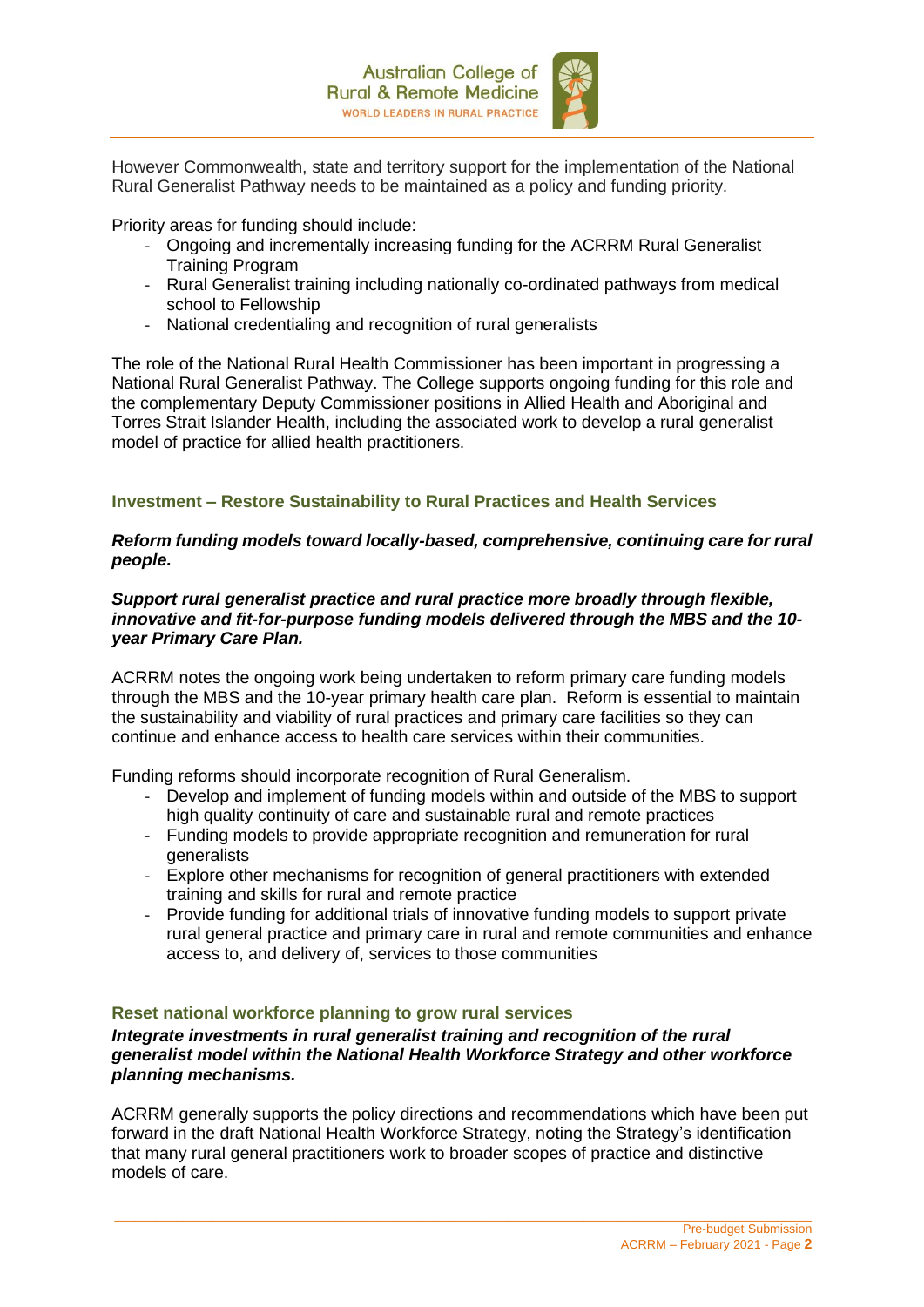

These comments should be supported within the Strategy and through other workforce planning mechanisms to relate to the concept of Rural Generalism and the National Rural Generalist Pathway initiative.

Funding priorities should include:

- Expanded opportunities for rural RG and GP junior doctor training and funding support for rural trainees
- Increased rurally oriented training pathways
- Identify, develop and support models of rural care which recognise the opportunities presented by the breadth of skills of Rural Generalists are trained to provide - to enable collaboration with other specialists and specialised health professionals to maximise rural and remote peoples access to care.
- Link workforce strategies to incentive programs and funding models

## **Immediate action on rural care priorities**

**Support rural practitioners in the ongoing response to the COVID-19 pandemic –** Rural practitioners and practices have been at the forefront of the COVID-19 response and have an important role to play both in directly providing testing and also in the wider public health response. This role will continue during the rollout of the vaccination program.

*ACRRM recommends that additional and targeted funding be allocated to support rural practitioners and practices to respond to the COVID-19 pandemic, including the rollout of the vaccination program and the ongoing public health response.*

**Funding for mental health training for rural and remote practitioners –** These doctors are often the only readily available health care practitioners within their communities and as such, they may need to take on a range of roles which fall to specialists, allied health professionals, or health care teams in larger areas. This is particularly the case with mental health, where the shortage of psychiatrists, psychologists, mental health nurses and other support is more marked.

The cumulative impact of the COVID-19 pandemic; a range of natural disasters including bushfires, droughts and floods; and ongoing shortages of mental health services in rural and remote areas has resulted in an increased demand for mental health services.

*ACRRM recommends that a specific funding allocation be made to enable rural and remote rural generalists and general practitioners to access additional mental health training so they can more effectively meet increased need within their communities.*

**Funding models to support rural and remote primary care through telehealth –** The College notes that telehealth should always be used to complement but never replace faceto-face services. It should not be viewed as a substitute or an alternative to ongoing efforts to improve access to face-to-face services in rural and remote communities. Funding models and policies should recognise that telehealth should support high quality continuity of care with the patient's usual GP or practice and minimise the potential for telehealth services to undermine both the quality of care and overall sustainability of rural and remote practices and primary care services in particular.